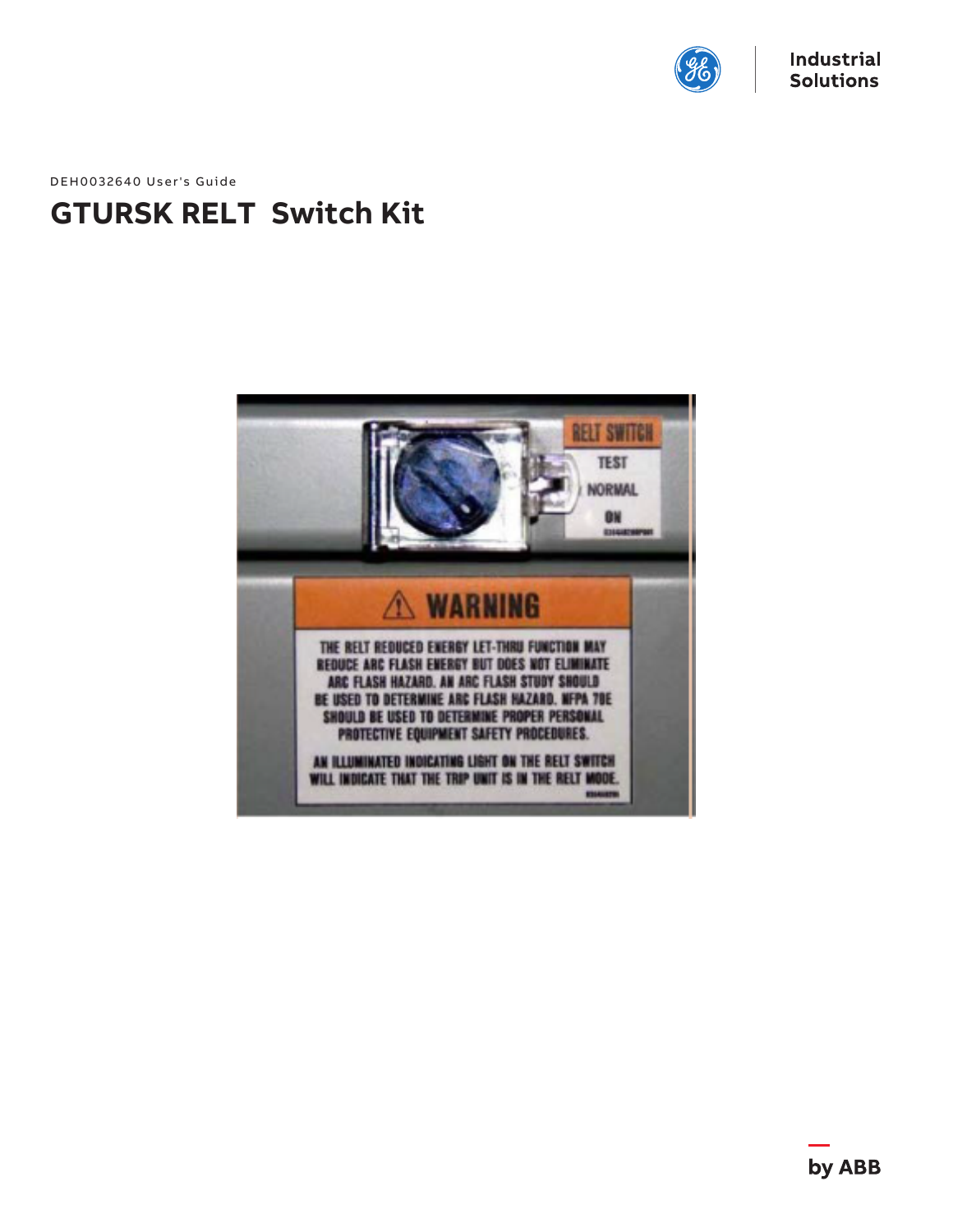#### 1. **Scope:**

2

Combine disparate documentation around RELT switch wiring across Entelliguard and Spectra trip unit lines to create a reference document useable for all installations.

#### 2. **Products Covered:**

Spectra MicroEntelliguard, PowerBreak II, HPCII, Entelliguard G, AK/AKR, Wavepro, PowerBreak.

#### 3. **Overview:**

RELT is an optional trip unit feature available on all Entelliguard trip units. When available RELT provides an Instantaneous overcurrent trip protection function that operates independently from all other overcurrent protection in the trip unit.

RELT protection is intended to be activated temporarily while personnel are in close proximity to a protected circuit breaker. The RELT pickup threshold is usually set much lower than the normal overcurrent protection, in order to respond quickly to any faults and thus limiting possible arc flash energy.

#### **4. Engaging/Disengaging RELT protection:**

To engage RELT on breaker equipped with Entelliguard Trip Units you have two options. Option 1 is to send a command via Modbus communications. Option 2 is to provide an electrical input signal to the trip unit through an external switch. This switch can take any form – light curtain, toggle switch, relay – any switch closure applied to the correct trip unit input will engage RELT. Once engaged the trip unit will close one output relay and it will flash the LCD display to give positive indication the trip unit has engaged RELT protection settings.

MicroEntelliguard trip units have the same Modbus and Input RELT commands but they also provide a means of engaging RELT via the trip unit's keypad.

Disengaging RELT protection on Entelliguard and MicroEntelliguard is similar – all forms of RELT engage command must be turned off. This means the Modbus command must be sent to turn RELT OFF, the wired input must be opened, and the keypad setting must be changed to OFF. Once all RELT inputs are OFF the trip unit will take 20-40 seconds before it will disengage RELT. This provides time to get clear of the equipment. After the trip unit has disengaged RELT the LCD display will stop flashing.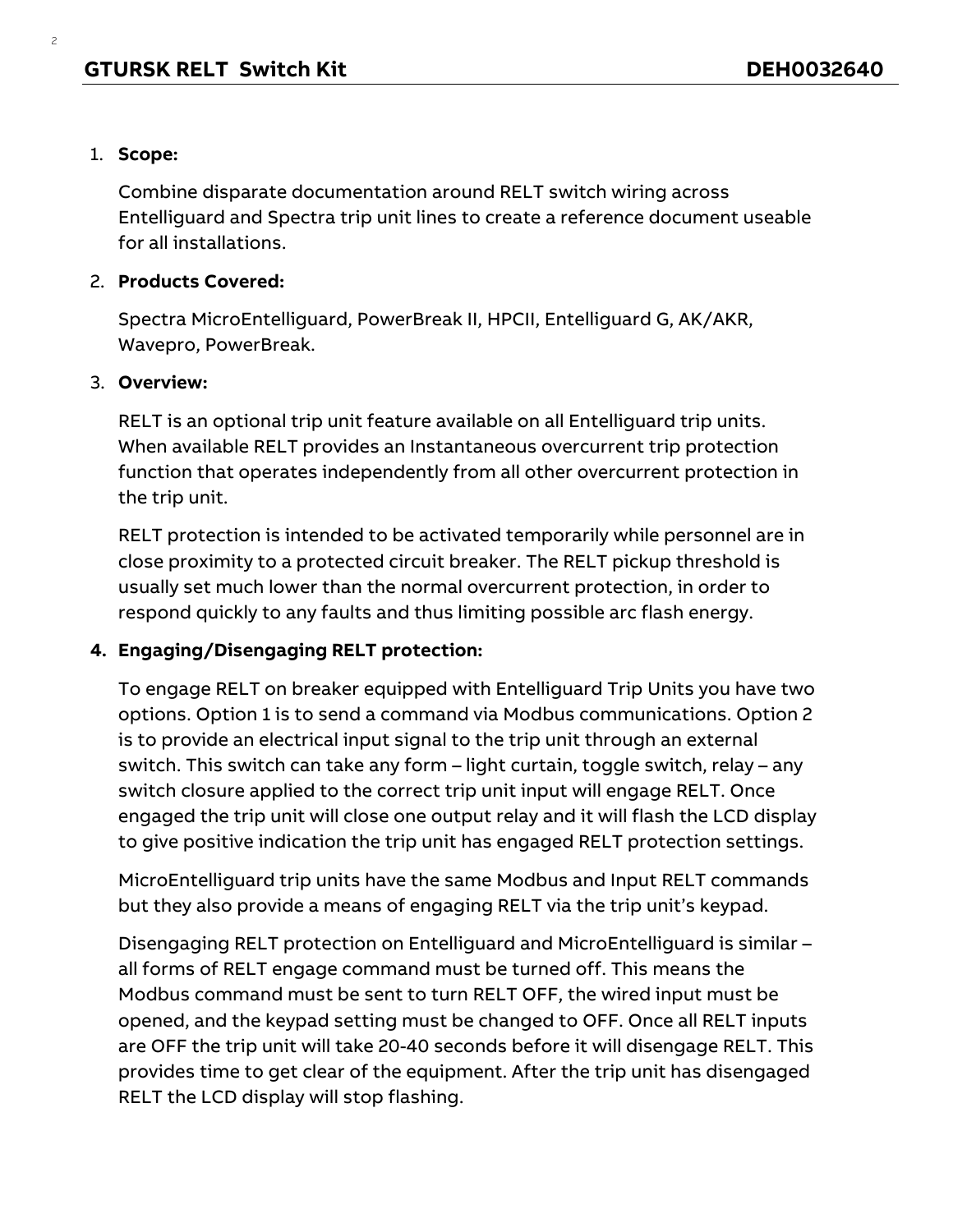#### **5. How external RELT switches interact with the trip unit:**

Every Entelliguard and MicroEntelliguard trip unit that has the RELT option installed will have one Digital Input and one Relay Output permanently assigned to the RELT software function.

INPUT: Inputs on Entelliguard Trip Units operate on 24VDC. When you apply 24VDC to the input terminals the trip unit will "see" this transition and engage RELT protection. The trip unit will continue to engage RELT protection for as long as the input is asserted. If all RELT commands to the trip unit are turned OFF, RELT will disengage.

OUTPUT: whenever RELT is engaged, either through communications, keypad command, or digital input, the trip unit software will turn on its output relay. There is never an electrical link between the Input terminals and the Output terminals. The trip unit electronics control the output relay based on the status of the Communications/keypad/Input command status.

The output relay can be used for annunciation that RELT is engaged. It can be used to turn on an indicator lamp, or to signal a SCADA system that RELT has been activated.

With the GTURSK illuminated toggle switch the blue indicator is controlled by the trip unit's output relay.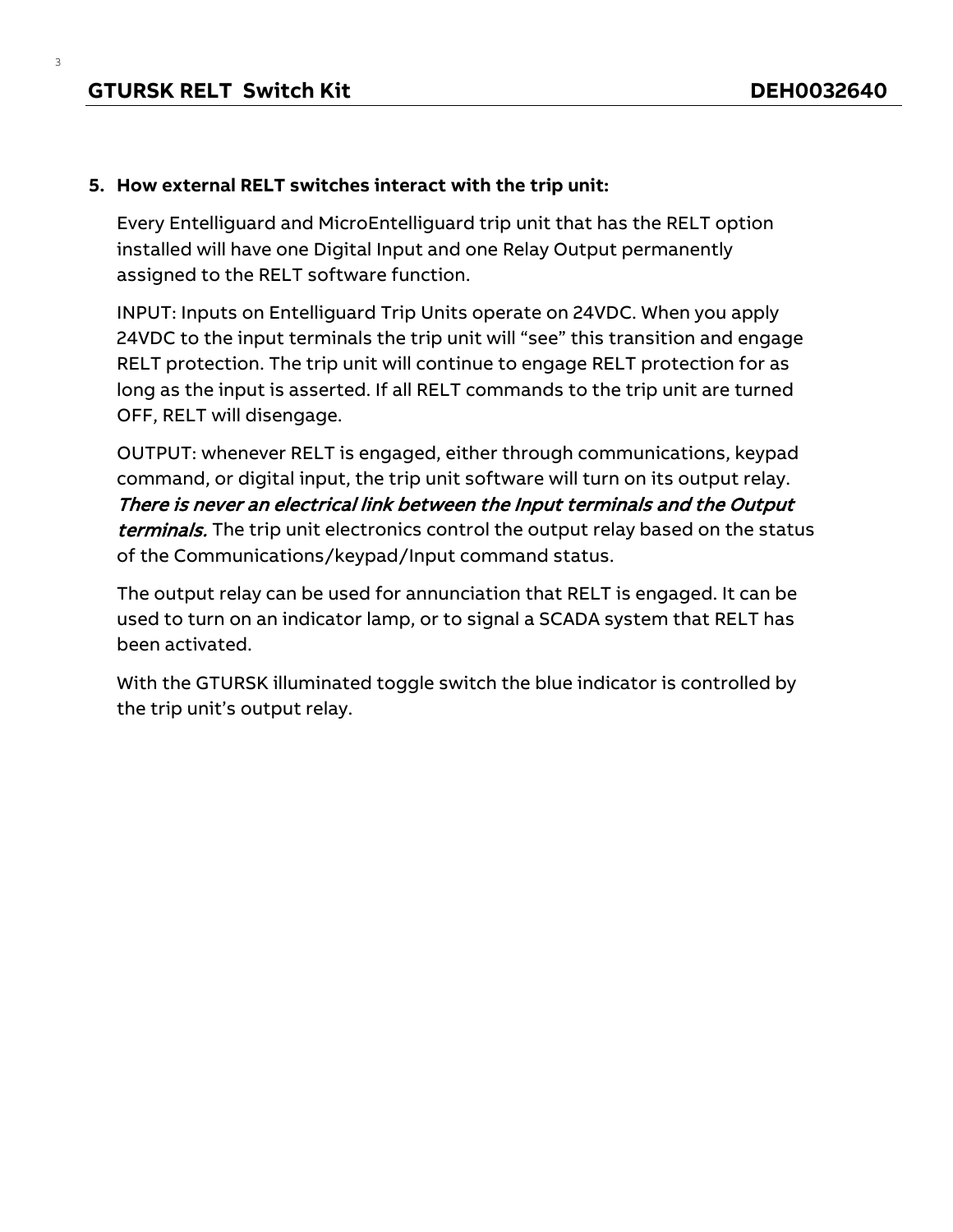#### **6. GTURSK wiring kit:**

4

The GTURSK wiring kit provides a pre-configured 3 position toggle switch and indicating lamp that simplifies wiring to an Entelliguard or MicroEntelliguard trip unit.

Each toggle switch assembly contains three elements:

- One Normally Open latching contact
- One Normally Open Momentary contact
- One blue LED indicating lamp

Here is a photo of the GTURSK switch assembly installed on switchgear:



TEST Position: Momentary contact. Turns on the internal blue indicator, but does not engage RELT protection. The blue indicator is powered only through the TEST switch. It is not being powered by the trip unit output.

NORMAL Position: Latching contact. This does not engage the blue lamp or engage the RELT function. This position is used during normal system operation.

ON Position: this engages the trip unit RELT function by applying a signal to the trip unit's digital input terminals. The blue indicator will turn on if the trip unit Output is wired to energize the lamp.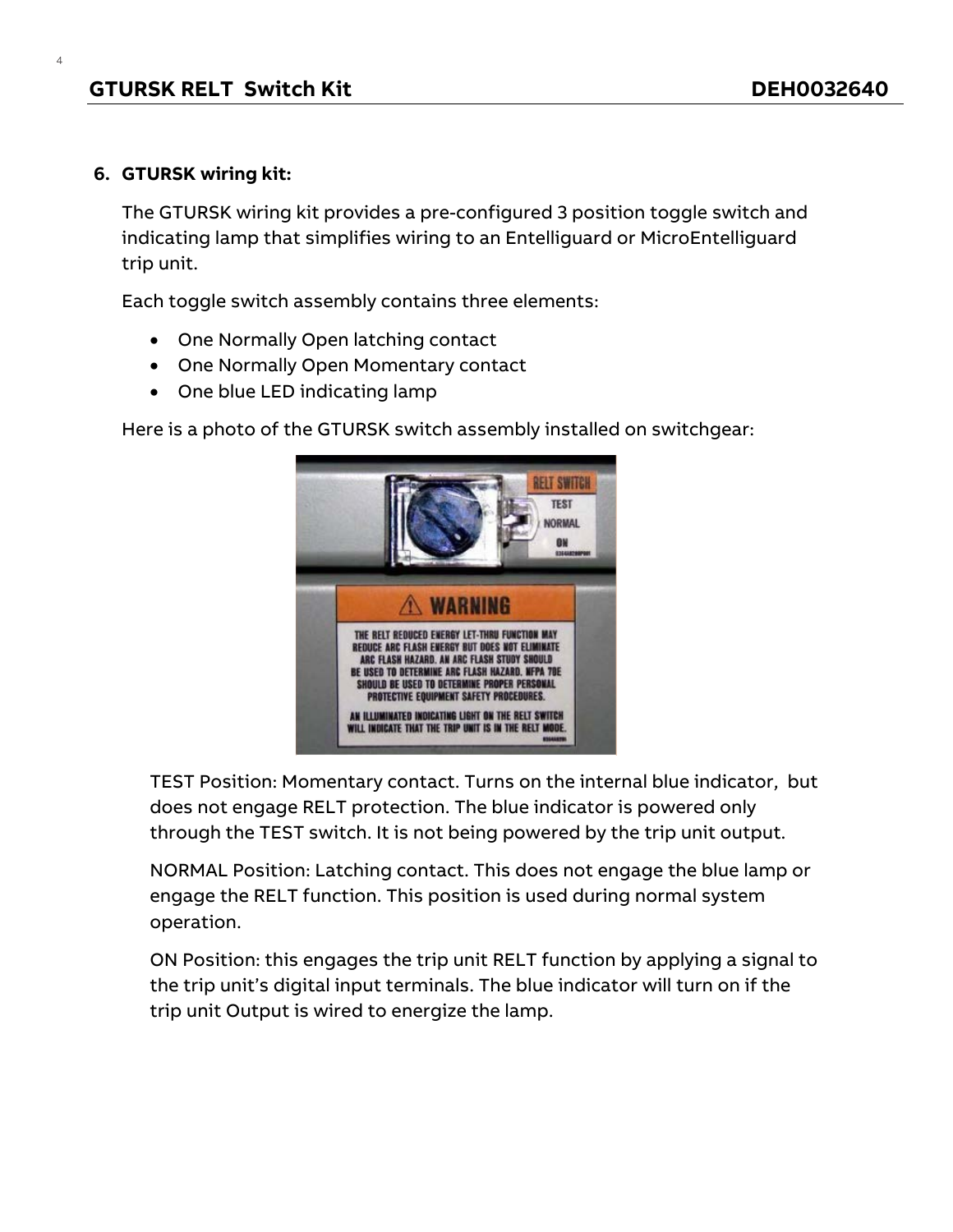## **7. GTURSK Wiring (General):**

The GTURSK wiring kit has four wires that must be properly connected for the RELT switch to work as intended.



24VDC+/OUTPUT+ : This wire is connected to the trip unit positive terminal of the 24VDC auxiliary supply and the trip unit + Output terminal.

INPUT+ : this wire is connected to the trip unit + Input terminal

24VDC-/INPUT- : This wire is connected to the common or negative terminal of the 24VDC auxiliary supply and the trip unit's – Input Terminal

OUTPUT- : this wire is connected only to the – Output terminal on the trip unit.

# **The actual landing points for these four wires are different for each breaker type that uses the RELT kit**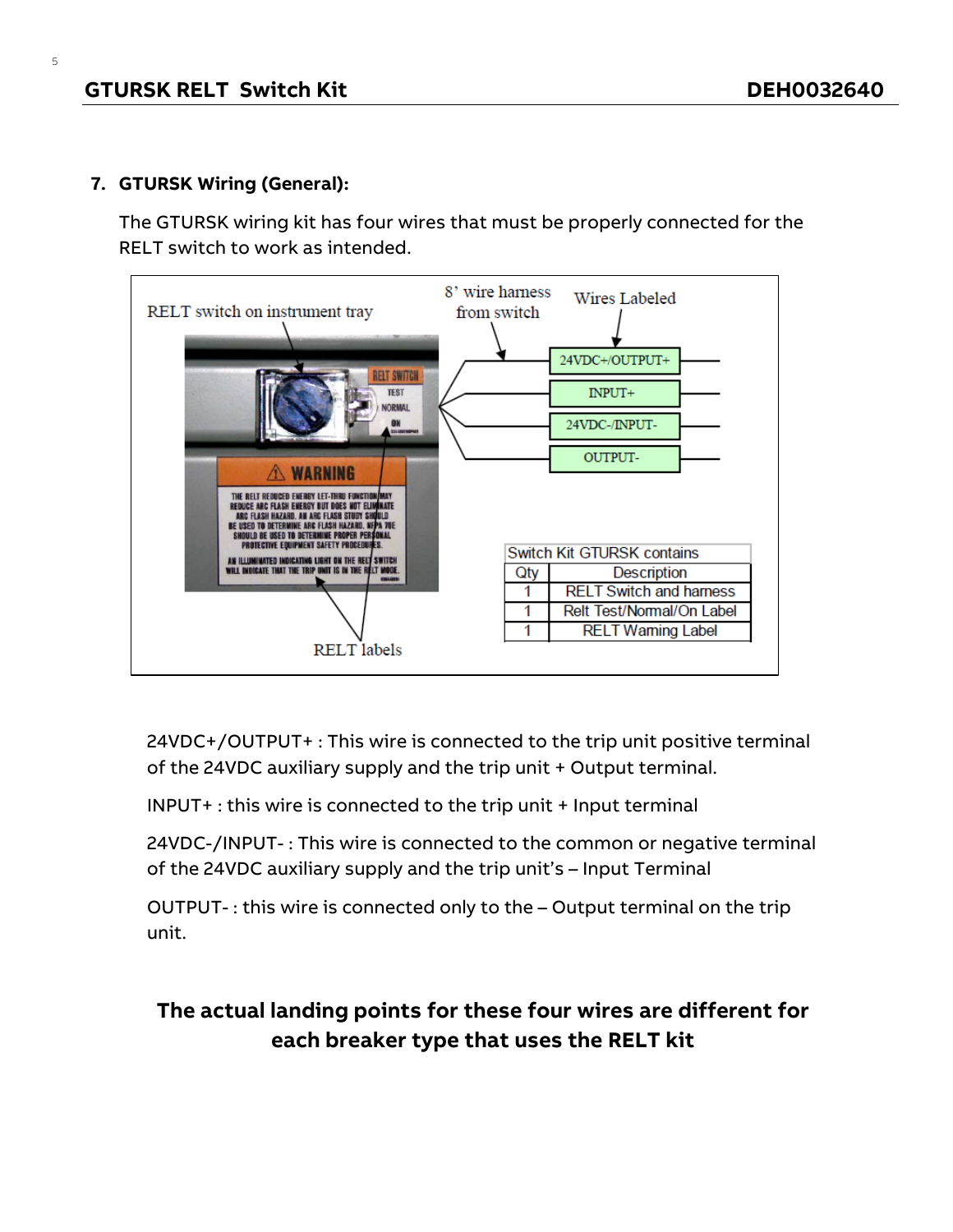### **8. GTURSK Schematic (general):**

Below is a schematic representation of the GTURSK wired to an Entelliguard trip unit. The specific wiring locations are found in the next section. This section is meant to provide a general explanation of the function of each element.



24VDC Power supply – typically this is the auxiliary DC power supply for the trip unit. Whatever DC source supplies the trip unit must also be used for the Input and Output signaling.

LED – this is the blue indicating lamp that is embedded in the toggle switch body.

TEST – this is the momentary contact block on the toggle switch assembly. When the GTURSK switch is held in the TEST position this contact closes. Current flows from the DC positive terminal through the TEST contact and the LED indicator, returning to the DC negative terminal.

ON – this is the contact that will engage RELT. Current flows from the positive DC terminal, through the closed ON contact, to the trip unit's positive input terminal, through the internal trip unit input circuit, returning to the negative DC terminal from the trip unit negative input terminal. The only current that flows through the ON switch is current to drive the trip unit input circuit.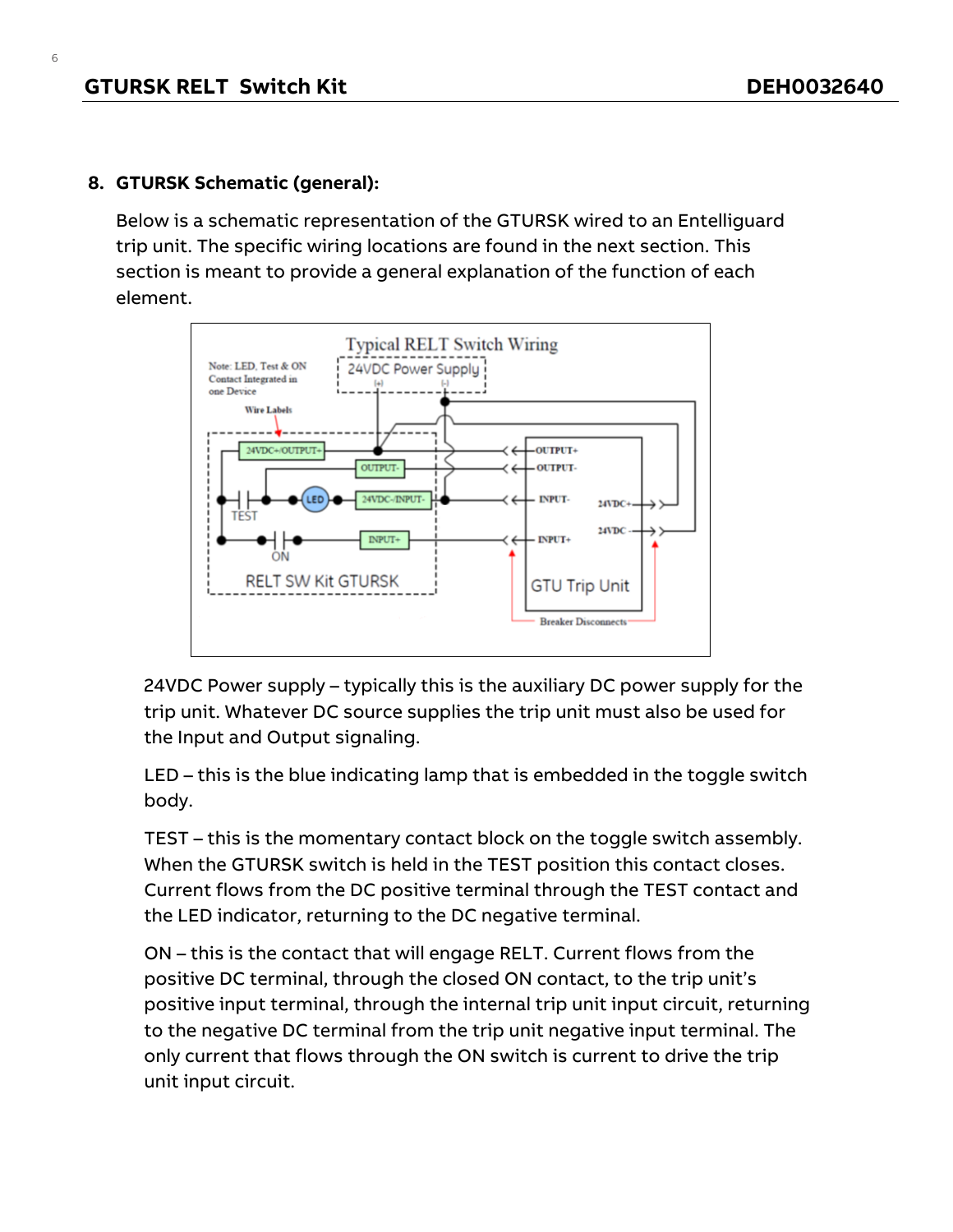When the trip unit receives the input signal it will send a command to its Output relay to close. When the trip unit output closes it connects the positive 24V terminal that is wired to the trip unit's positive output terminal

Note that in the NORMAL switch position both the ON and TEST contacts are OPEN.

# **9. Breaker Specific wiring:**

| <b>Breaker</b>                                    | <b>GTURSK WIRING HARNESS ASSIGNMENTS</b>       |                                        |                                                          |                                                 |                                        |                                               |
|---------------------------------------------------|------------------------------------------------|----------------------------------------|----------------------------------------------------------|-------------------------------------------------|----------------------------------------|-----------------------------------------------|
|                                                   | 24VDC+/OUTPUT+                                 |                                        | <b>INPUT+</b>                                            | 24VDC-/INPUT-                                   |                                        | <b>OUTPUT-</b>                                |
| <b>Entelliguard G</b>                             | 24VDC<br>Positive                              | A27                                    | <b>B1</b>                                                | 24VDC<br>Negative                               | B <sub>3</sub>                         | A28                                           |
| <b>HPCII</b>                                      | 24VDC<br>Positive                              | Terminal<br>21                         | Terminal<br>28                                           | 24VDC<br>Negative                               | Terminal<br>27                         | Terminal<br>22                                |
| PBII                                              | 24VDC<br>Positive                              | <b>Terminal</b><br>21                  | <b>Terminal</b><br>28                                    | 24VDC<br>Negative                               | Terminal<br>27                         | Terminal<br>22                                |
| Spectra<br><b>SDCJBBC</b><br>junction box         | DC is<br>Prewired<br>in<br>junction<br>box     | Junction<br>box<br>terminal<br>RELT O+ | Junction<br><b>Box</b><br>terminal<br>RELT <sub>I+</sub> | DC is<br>Prewired<br>in junction<br>box         | Junction<br>box<br>terminal<br>RELT I- | Junction<br>box<br>terminal<br><b>RELT O-</b> |
| Spectra<br>SDCTBA11C<br>terminal block            | Terminal<br><b>POWER</b><br>$(+24VDC)$         | Terminal<br>$RELT(O+)$                 | Terminal<br>$RELT (I+)$                                  | Terminal<br><b>POWER</b><br>(-<br>COMMON)       | Terminal<br>$RELT (I-)$                | Terminal<br>RELT (O-)                         |
| AK/AKR/<br>PowerBreak<br>with 36 pin<br>connector | 24VDC<br>Positive/<br><b>Pin 36</b>            | <b>Pin 27</b>                          | Pin 4                                                    | 24VDC<br>Negative/<br><b>Pin 35</b>             | Pin <sub>2</sub>                       | <b>Pin 30</b>                                 |
| Wavepro with<br>50 pin<br>connector               | 24VDC<br>Positive<br><b>Pin 14</b><br>(SD A35) | Pin 22 (SD<br>C33)                     | <b>Pin 23</b><br>(SD C35                                 | 24VDC<br>Negative,<br><b>Pin 15</b><br>SD (A36) | <b>Pin 40</b><br>(SD C36)              | <b>Pin 12</b><br>(SD C34)                     |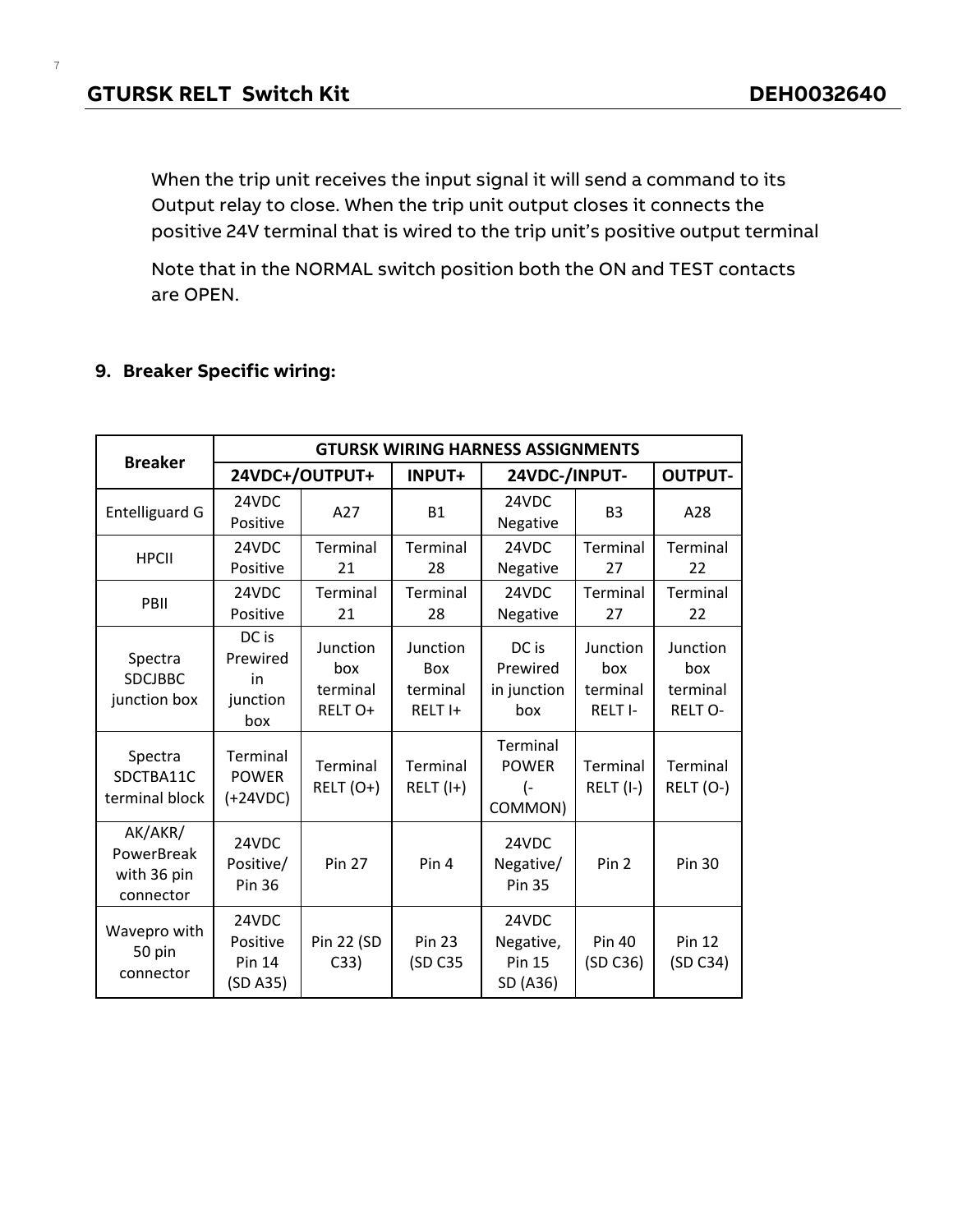#### **10.Entelliguard Retrofill Specific wiring:**

Wiring Connections when the **RELT FUNCTION ONLY** option is required. Can use just the standard 4 Pin RELT wire harness and add jumpers to the EntelliGuard Retrofill Breaker for the P24/N24 Voltage Power Supply Connection for the EntelliGuard GTU.

| <b>RELT Function</b> | Wire Color |
|----------------------|------------|
| P24 / OUTPUT +       | BLK        |
| <b>OUPUT -</b>       | <b>WHT</b> |
| INPUT +              | RED        |
| N24 / INPUT -        | YEL        |



The RELT Switch wires OUTPUT +/- and INPUT +/- will connect to the standard RELT 6 point terminal block that comes with the wire harness.

The unused terminals 3 & 4 will be used for the 24 Volt DC supply voltage. Jumpers were added to the block to connect the supply voltage to the INPUT- and OUTPUT+ wires.

The other end of the Wire Harness plug connects to the B1/B3 and A27/A28 terminals on the EntelliGuard R breaker. Jumpers are then added on the breaker between B3/A32 and A27/A31 to supply the EntelliGuard GTU Trip Unit with the required 24VDC supply voltage.